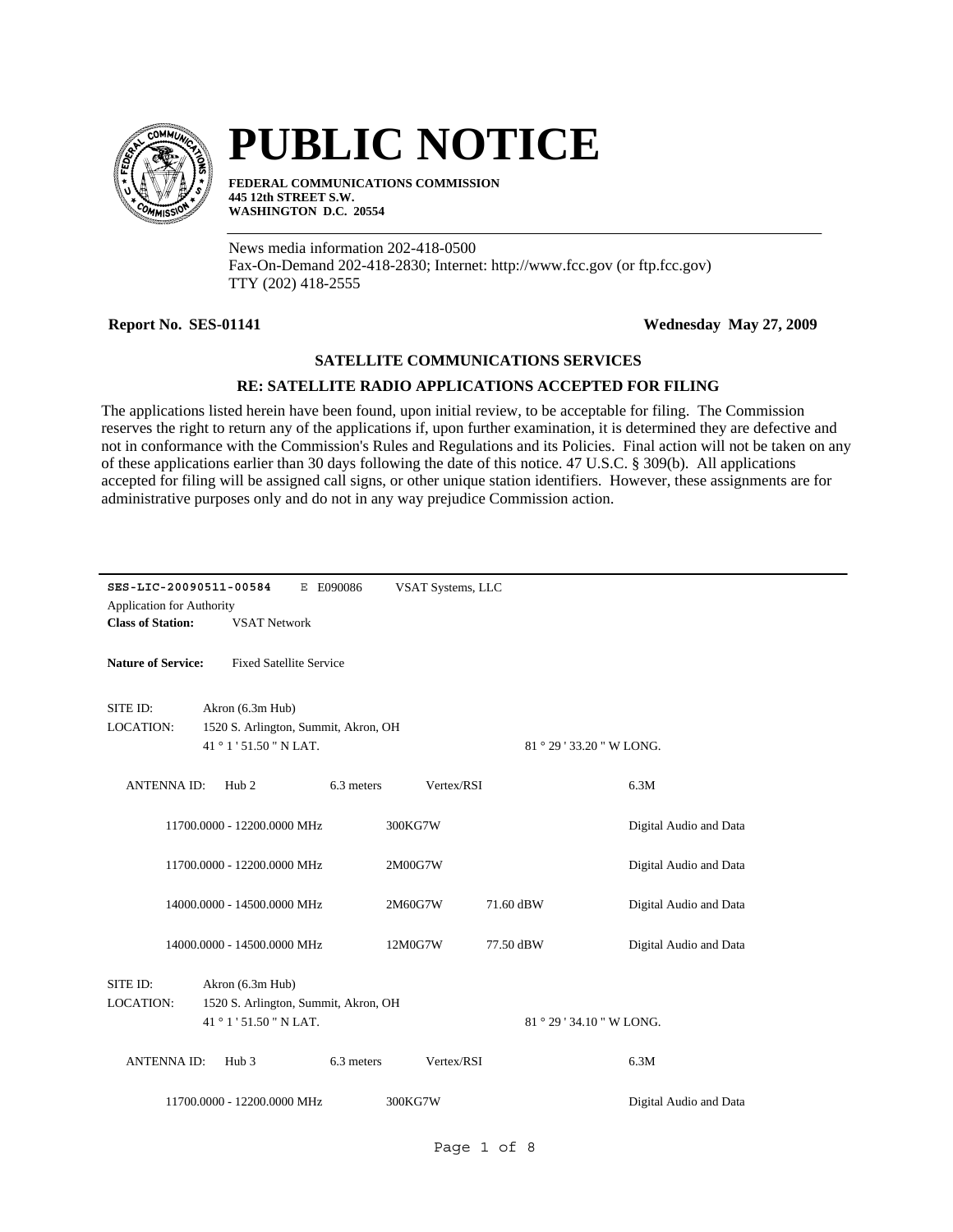|                              |                    | 11700.0000 - 12200.0000 MHz                                     |               | 2M00G7W               |                           | Digital Audio and Data |
|------------------------------|--------------------|-----------------------------------------------------------------|---------------|-----------------------|---------------------------|------------------------|
|                              |                    | 14000.0000 - 14500.0000 MHz                                     |               | 2M60G7W               | 71.60 dBW                 | Digital Audio and Data |
|                              |                    | 14000.0000 - 14500.0000 MHz                                     |               | 12M0G7W               | 77.50 dBW                 | Digital Audio and Data |
| SITE ID:<br><b>LOCATION:</b> |                    | Remote 1<br>220 (.75m Remotes) CONUS, Alaska, and Hawaii        |               |                       |                           |                        |
|                              | <b>ANTENNAID:</b>  | $R-1$                                                           | $0.75$ meters | <b>Channel Master</b> |                           | 0.75M                  |
|                              |                    | 11700.0000 - 12200.0000 MHz                                     |               | 2M60G7W               |                           | Digital Audio and Data |
|                              |                    | 11700.0000 - 12200.0000 MHz                                     |               | 12M0G7W               |                           | Digital Audio and Data |
|                              |                    | 14000.0000 - 14500.0000 MHz                                     |               | 300KG7W               | 37.10 dBW                 | Digital Audio and Data |
|                              |                    | 14000.0000 - 14500.0000 MHz                                     |               | 2M00G7W               | 44.10 dBW                 | Digital Audio and Data |
| SITE ID:                     |                    | Akron (6.3m Hub)                                                |               |                       |                           |                        |
| <b>LOCATION:</b>             |                    | 1520 S. Arlington, Summit, Akron, OH<br>41 ° 1 ' 51.50 " N LAT. |               |                       | 81 ° 29 ' 33.70 " W LONG. |                        |
|                              | <b>ANTENNA ID:</b> | Hub 1                                                           | 6.3 meters    | Vertex/RSI            |                           | 6.3M                   |
|                              |                    | 11700.0000 - 12200.0000 MHz                                     |               | 300KG7W               |                           | Digital Audio and Data |
|                              |                    | 11700.0000 - 12200.0000 MHz                                     |               | 2M00G7W               |                           | Digital Audio and Data |
|                              |                    | 14000.0000 - 14500.0000 MHz                                     |               | 2M60G7W               | 71.60 dBW                 | Digital Audio and Data |
|                              |                    | 14000.0000 - 14500.0000 MHz                                     |               | 12M0G7W               | 77.50 dBW                 | Digital Audio and Data |
| SITE ID:<br>LOCATION:        |                    | Remote 4<br>157 (1.0m Remotes) CONUS, Alaska, and Hawaii        |               |                       |                           |                        |
|                              | <b>ANTENNA ID:</b> | $R-4$                                                           | 1 meters      | Patriot Ant. Systems  |                           | 1M                     |
|                              |                    | 11700.0000 - 12200.0000 MHz                                     |               | 2M60G7W               |                           | Digital Audio and Data |
|                              |                    | 11700.0000 - 12200.0000 MHz                                     |               | 12M0G7W               |                           | Digital Audio and Data |
|                              |                    | 14000.0000 - 14500.0000 MHz                                     |               | 300KG7W               | 38.10 dBW                 | Digital Audio and Data |
|                              |                    | 14000.0000 - 14500.0000 MHz                                     |               | 2M00G7W               | 46.30 dBW                 | Digital Audio and Data |
| SITE ID:<br>LOCATION:        |                    | Remote 5<br>384 (1.2m Remotes) CONUS, Alaska, and Hawaii        |               |                       |                           |                        |
|                              | <b>ANTENNA ID:</b> | $R-5$                                                           | 1.2 meters    | Prodelin Corporation  |                           | 1.2M                   |
|                              |                    | 11700.0000 - 12200.0000 MHz                                     |               | 2M60G7W               |                           | Digital Audio and Data |
|                              |                    |                                                                 |               |                       | Page 2 of 8               |                        |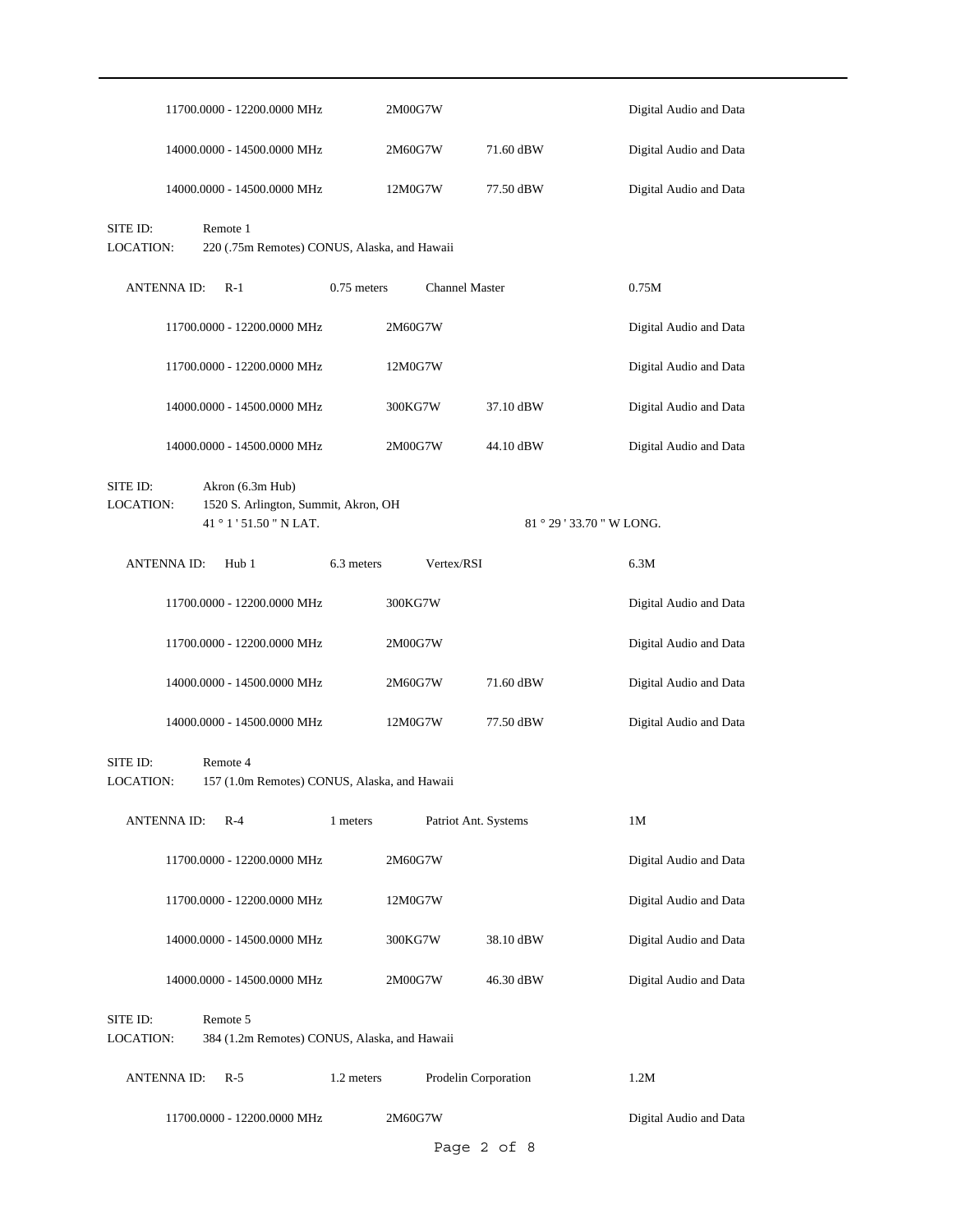|                              |                    | 11700.0000 - 12200.0000 MHz                              |             | 12M0G7W |                           |           | Digital Audio and Data |
|------------------------------|--------------------|----------------------------------------------------------|-------------|---------|---------------------------|-----------|------------------------|
|                              |                    | 14000.0000 - 14500.0000 MHz                              |             | 300KG7W |                           | 48.10 dBW | Digital Audio and Data |
|                              |                    | 14000.0000 - 14500.0000 MHz                              |             | 2M00G7W |                           | 48.10 dBW | Digital Audio and Data |
| SITE ID:<br><b>LOCATION:</b> |                    | Remote 6<br>945 (1.2m Remotes) CONUS, Alaska, and Hawaii |             |         |                           |           |                        |
|                              | <b>ANTENNAID:</b>  | $R-6$                                                    | 1.2 meters  |         | <b>Andrew Corporation</b> |           | ESA <sub>1.2</sub>     |
|                              |                    | 11700.0000 - 12200.0000 MHz                              |             | 2M60G7W |                           |           | Digital Audio and Data |
|                              |                    | 11700.0000 - 12200.0000 MHz                              |             | 12M0G7W |                           |           | Digital Audio and Data |
|                              |                    | 14000.0000 - 14500.0000 MHz                              |             | 300KG7W |                           | 48.10 dBW | Digital Audio and Data |
|                              |                    | 14000.0000 - 14500.0000 MHz                              |             | 2M00G7W |                           | 49.30 dBW | Digital Audio and Data |
| SITE ID:<br><b>LOCATION:</b> |                    | Remote 2<br>40 (.95m Remotes) CONUS, Alaska, and Hawaii  |             |         |                           |           |                        |
|                              | <b>ANTENNA ID:</b> | $R-2$                                                    | 0.95 meters |         | Prodelin Corporation      |           | 0.95M                  |
|                              |                    | 11700.0000 - 12200.0000 MHz                              |             | 2M60G7W |                           |           | Digital Audio and Data |
|                              |                    | 11700.0000 - 12200.0000 MHz                              |             | 12M0G7W |                           |           | Digital Audio and Data |
|                              |                    | 14000.0000 - 14500.0000 MHz                              |             | 300KG7W |                           | 41.00 dBW | Digital Audio and Data |
|                              |                    | 14000.0000 - 14500.0000 MHz                              |             | 2M00G7W |                           | 46.00 dBW | Digital Audio and Data |
| SITE ID:<br>LOCATION:        |                    | Remote 3<br>99 (.98m Remotes) CONUS, Alaska, and Hawaii  |             |         |                           |           |                        |
|                              | ANTENNA ID:        | $R-3$                                                    | 0.98 meters |         | Prodelin Corporation      |           | 0.98M                  |
|                              |                    | 11700.0000 - 12200.0000 MHz                              |             | 2M60G7W |                           |           | Digital Audio and Data |
|                              |                    | 11700.0000 - 12200.0000 MHz                              |             | 12M0G7W |                           |           | Digital Audio and Data |
|                              |                    | 14000.0000 - 14500.0000 MHz                              |             | 300KG7W |                           | 38.60 dBW | Digital Audio and Data |
|                              |                    | 14000.0000 - 14500.0000 MHz                              |             | 2M00G7W |                           | 46.10 dBW | Digital Audio and Data |
| SITE ID:<br>LOCATION:        |                    | Remote 9<br>200 (1.2m Remotes) CONUS Alaska, and Hawaii  |             |         |                           |           |                        |
|                              | <b>ANTENNA ID:</b> | $R-9$                                                    | 1.2 meters  |         | Patriot Ant. Systems      |           | 1.2M                   |
|                              |                    | 11700.0000 - 12200.0000 MHz                              |             | 2M60G7W |                           |           | Digital Audio and Data |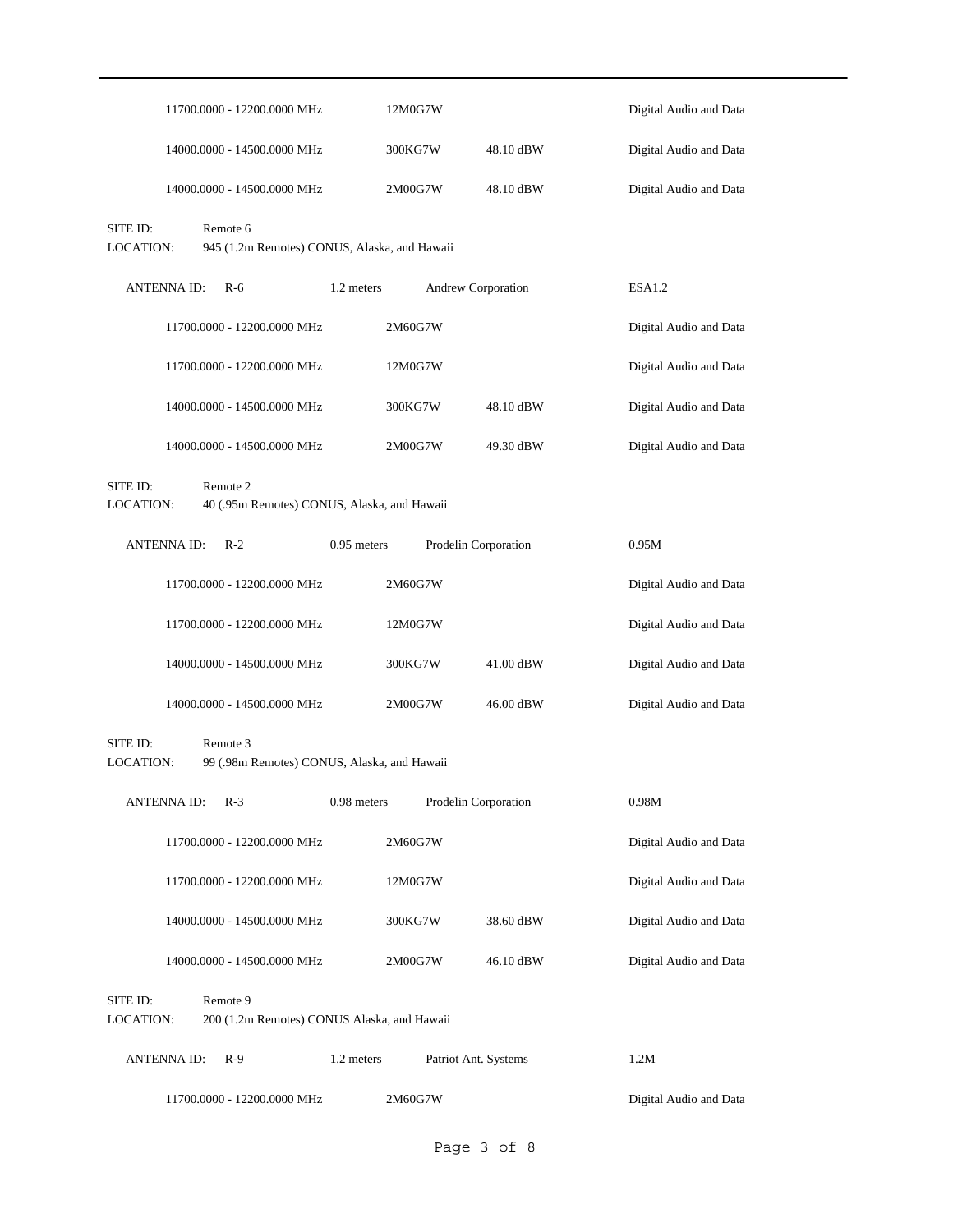|                       | 11700.0000 - 12200.0000 MHz                              |            | 12M0G7W               |           | Digital Audio and Data |
|-----------------------|----------------------------------------------------------|------------|-----------------------|-----------|------------------------|
|                       | 14000.0000 - 14500.0000 MHz                              |            | 300KG7W               | 48.30 dBW | Digital Audio and Data |
|                       | 14000.0000 - 14500.0000 MHz                              |            | 2M00G7W               | 53.90 dBW | Digital Audio and Data |
| SITE ID:<br>LOCATION: | Remote 10<br>87 (1.8m Remotes) CONUS, Alaska, and Hawaii |            |                       |           |                        |
| <b>ANTENNAID:</b>     | $R-10$                                                   | 1.8 meters | Andrew Corporation    |           | ASC1.8                 |
|                       | 11700.0000 - 12200.0000 MHz                              |            | 2M60G7W               |           | Digital Audio and Data |
|                       | 11700.0000 - 12200.0000 MHz                              |            | 12M0G7W               |           | Digital Audio and Data |
|                       | 14000.0000 - 14500.0000 MHz                              |            | 300KG7W               | 51.80 dBW | Digital Audio and Data |
|                       | 14000.0000 - 14500.0000 MHz                              |            | 2M00G7W               | 54.00 dBW | Digital Audio and Data |
| SITE ID:<br>LOCATION: | Remote 11<br>87 (1.8m Remotes) CONUS, Alaska, and Hawaii |            |                       |           |                        |
| <b>ANTENNA ID:</b>    | $R-11$                                                   | 1.8 meters | <b>Channel Master</b> |           | 1.8M                   |
|                       | 11700.0000 - 12200.0000 MHz                              |            | 2M60G7W               |           | Digital Audio and Data |
|                       | 11700.0000 - 12200.0000 MHz                              |            | 12M0G7W               |           | Digital Audio and Data |
|                       | 14000.0000 - 14500.0000 MHz                              |            | 300KG7W               | 51.60 dBW | Digital Audio and Data |
|                       | 14000.0000 - 14500.0000 MHz                              |            | 2M00G7W               | 52.80 dBW | Digital Audio and Data |
| SITE ID:<br>LOCATION: | Remote 7<br>745 (1.2m Remotes) CONUS, Alaska, and Hawaii |            |                       |           |                        |
| <b>ANTENNA ID:</b>    | $R-7$                                                    | 1.2 meters | C-COM                 |           | 1.2M                   |
|                       | 11700.0000 - 12200.0000 MHz                              |            | 2M60G7W               |           | Digital Audio and Data |
|                       | 11700.0000 - 12200.0000 MHz                              |            | 12M0G7W               |           | Digital Audio and Data |
|                       | 14000.0000 - 14500.0000 MHz                              |            | 300KG7W               | 47.80 dBW | Digital Audio and Data |
|                       | 14000.0000 - 14500.0000 MHz                              |            | 2M00G7W               | 47.80 dBW | Digital Audio and Data |
| SITE ID:<br>LOCATION: | Remote 8<br>945 (1.2m Remotes) CONUS, Alaska, and Hawaii |            |                       |           |                        |
| <b>ANTENNA ID:</b>    | $R-8$                                                    | 1.2 meters | <b>Channel Master</b> |           | 120TX                  |
|                       | 11700.0000 - 12200.0000 MHz                              |            | 2M60G7W               |           | Digital Audio and Data |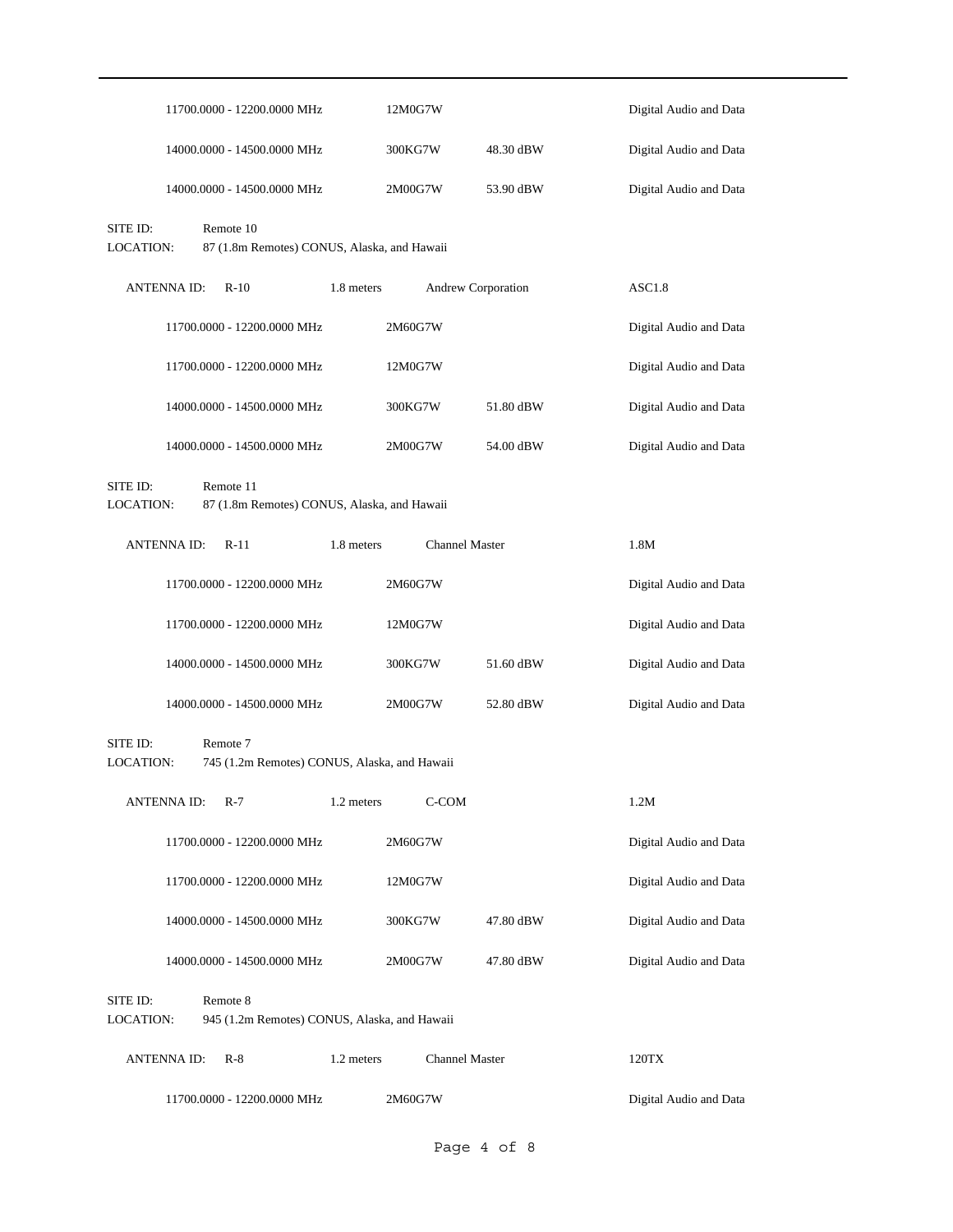|                              |                    | 11700.0000 - 12200.0000 MHz                              |            | 12M0G7W |                       | Digital Audio and Data    |
|------------------------------|--------------------|----------------------------------------------------------|------------|---------|-----------------------|---------------------------|
|                              |                    | 14000.0000 - 14500.0000 MHz                              |            | 300KG7W | 48.10 dBW             | Digital Audio and Data    |
|                              |                    | 14000.0000 - 14500.0000 MHz                              |            | 2M00G7W | 48.10 dBW             | Digital Audio and Data    |
| SITE ID:<br><b>LOCATION:</b> |                    | Remote 14<br>5 (2.4m Remotes) CONUS, Alaska, and Hawaii  |            |         |                       |                           |
|                              | <b>ANTENNAID:</b>  | $R-14$                                                   | 2.4 meters |         | Patriot Ant. Systems  | 240KU                     |
|                              |                    | 11700.0000 - 12200.0000 MHz                              |            | 2M60G7W |                       | Digital Audio and Data    |
|                              |                    | 11700.0000 - 12200.0000 MHz                              |            | 12M0G7W |                       | Digital Audio and Data    |
|                              |                    | 14000.0000 - 14500.0000 MHz                              |            | 300KG7W | 54.40 dBW             | Digital Audio and Digital |
|                              |                    | 14000.0000 - 14500.0000 MHz                              |            | 2M00G7W | 54.40 dBW             | Digital Audio and Data    |
| SITE ID:<br><b>LOCATION:</b> |                    | Remote 15<br>5 (2.4m Remotes) CONUS, Alaska, and Hawaii  |            |         |                       |                           |
|                              | <b>ANTENNA ID:</b> | $R-15$                                                   | 2.4 meters |         | <b>Channel Master</b> | 2.4M                      |
|                              |                    | 11700.0000 - 12200.0000 MHz                              |            | 2M60G7W |                       | Digital Audio and Data    |
|                              |                    | 11700.0000 - 12200.0000 MHz                              |            | 12M0G7W |                       | Digital Audio and Data    |
|                              |                    | 14000.0000 - 14500.0000 MHz                              |            | 300KG7W | 54.10 dBW             | Digital Audio and Data    |
|                              |                    | 14000.0000 - 14500.0000 MHz                              |            | 2M00G7W | 54.10 dBW             | Digital Audio and Data    |
| SITE ID:<br>LOCATION:        |                    | Remote 12<br>87 (1.8m Remotes) CONUS, Alaska, and Hawaii |            |         |                       |                           |
|                              | <b>ANTENNAID:</b>  | $R-12$                                                   | 1.8 meters |         | Prodelin Corporation  | $1.8\mathrm{M}$           |
|                              |                    | 11700.0000 - 12200.0000 MHz                              |            | 2M60G7W |                       | Digital Audio and Data    |
|                              |                    | 11700.0000 - 12200.0000 MHz                              |            | 12M0G7W |                       | Digital Audio and Data    |
|                              |                    | 14000.0000 - 14500.0000 MHz                              |            | 300KG7W | 51.30 dBW             | Digital Audio and Data    |
|                              |                    | 14000.0000 - 14500.0000 MHz                              |            | 2M00G7W | 51.30 dBW             | Digital Audio and Data    |
| SITE ID:<br>LOCATION:        |                    | Remote 13<br>87 (1.8m Remotes) CONUS, Alaska, and Hawaii |            |         |                       |                           |
|                              | <b>ANTENNAID:</b>  | $R-13$                                                   | 1.8 meters |         | Patriot Ant. Systems  | 180KU                     |
|                              |                    | 11700.0000 - 12200.0000 MHz                              |            | 2M60G7W |                       | Digital Audio and Data    |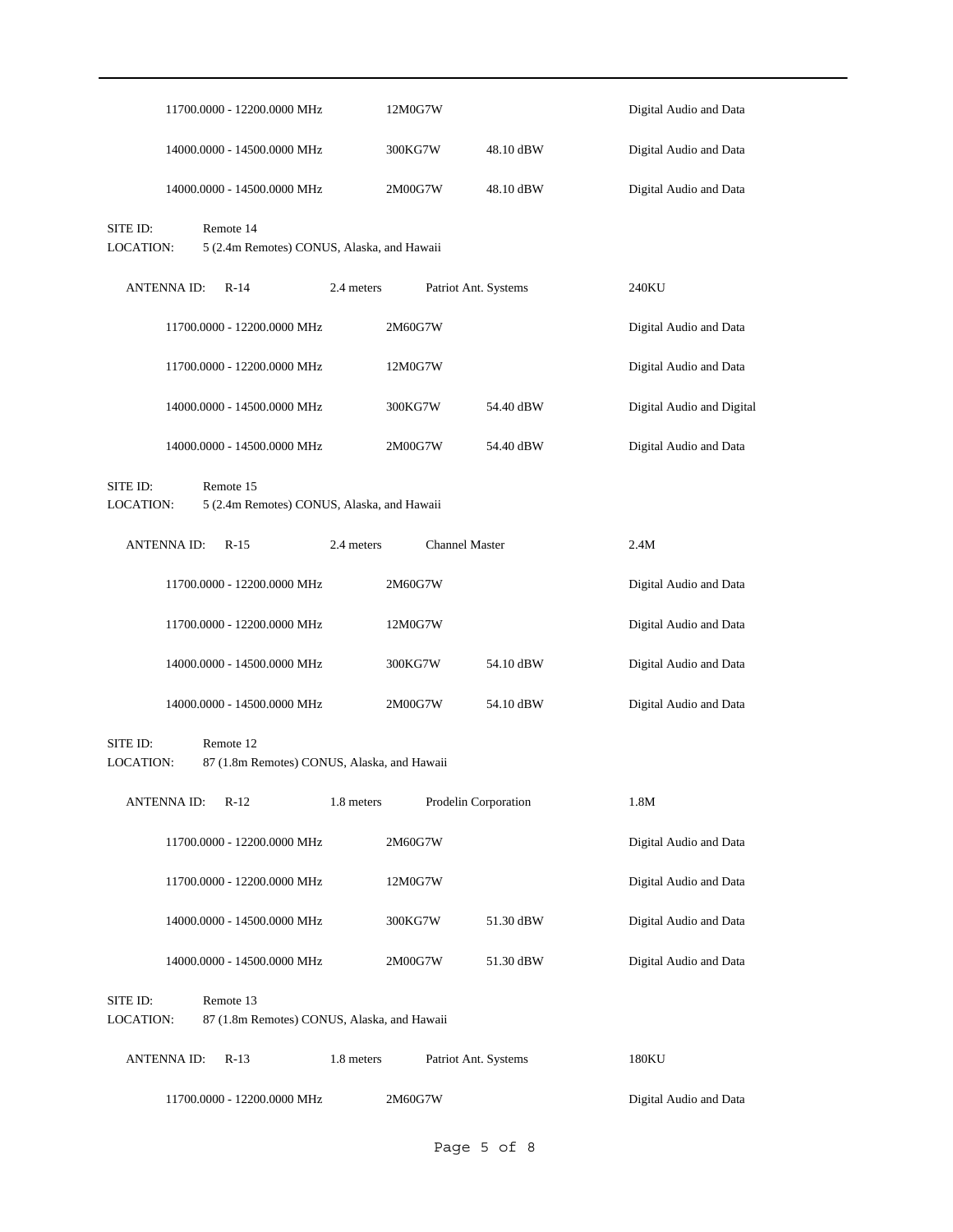| 11700.0000 - 12200.0000 MHz                                                                                  | 12M0G7W |                               | Digital Audio and Data |
|--------------------------------------------------------------------------------------------------------------|---------|-------------------------------|------------------------|
| 14000.0000 - 14500.0000 MHz                                                                                  | 300KG7W | 51.80 dBW                     | Digital Audio and Data |
| 14000.0000 - 14500.0000 MHz                                                                                  | 2M00G7W | 54.00 dBW                     | Digital Audio and Data |
| <b>Points of Communication:</b>                                                                              |         |                               |                        |
| Akron (6.3m Hub) - ALSAT - (ALSAT)                                                                           |         |                               |                        |
| Akron (6.3m Hub) - ALSAT - (ALSAT)                                                                           |         |                               |                        |
| Akron (6.3m Hub) - ALSAT - (ALSAT)                                                                           |         |                               |                        |
| Remote 1 - ALSAT - (ALSAT)                                                                                   |         |                               |                        |
| Remote 10 - ALSAT - (ALSAT)                                                                                  |         |                               |                        |
| Remote 11 - ALSAT - (ALSAT)                                                                                  |         |                               |                        |
| Remote 12 - ALSAT - (ALSAT)                                                                                  |         |                               |                        |
| Remote 13 - ALSAT - (ALSAT)                                                                                  |         |                               |                        |
| Remote 14 - ALSAT - (ALSAT)                                                                                  |         |                               |                        |
| Remote 15 - ALSAT - (ALSAT)                                                                                  |         |                               |                        |
| Remote 2 - ALSAT - (ALSAT)                                                                                   |         |                               |                        |
| Remote 3 - ALSAT - (ALSAT)                                                                                   |         |                               |                        |
| Remote 4 - ALSAT - (ALSAT)                                                                                   |         |                               |                        |
| Remote 5 - ALSAT - (ALSAT)                                                                                   |         |                               |                        |
| Remote 6 - ALSAT - (ALSAT)                                                                                   |         |                               |                        |
| Remote 7 - ALSAT - (ALSAT)                                                                                   |         |                               |                        |
| Remote 8 - ALSAT - (ALSAT)                                                                                   |         |                               |                        |
| Remote 9 - ALSAT - (ALSAT)                                                                                   |         |                               |                        |
| SES-MFS-20090406-00418<br>E KA278<br>Modification<br><b>Class of Station:</b><br><b>Fixed Earth Stations</b> |         | Hawaii Teleport Holdings, LLC |                        |

**Nature of Service:** Fixed Satellite Service, International Fixed Satellite Service

This modification application is being filed to provide broadband communications to United States Naval ships in the Pacific Ocean, and an updated frequency coordination report.

| SITE ID:  | Kapolei                                          |                      |
|-----------|--------------------------------------------------|----------------------|
| LOCATION: | 91-340 Farrington Highway, HONOLULU, Kapolei, HI |                      |
|           | $21 \degree 20 \degree 12.00 \degree N$ LAT.     | 158°5'25.10" W LONG. |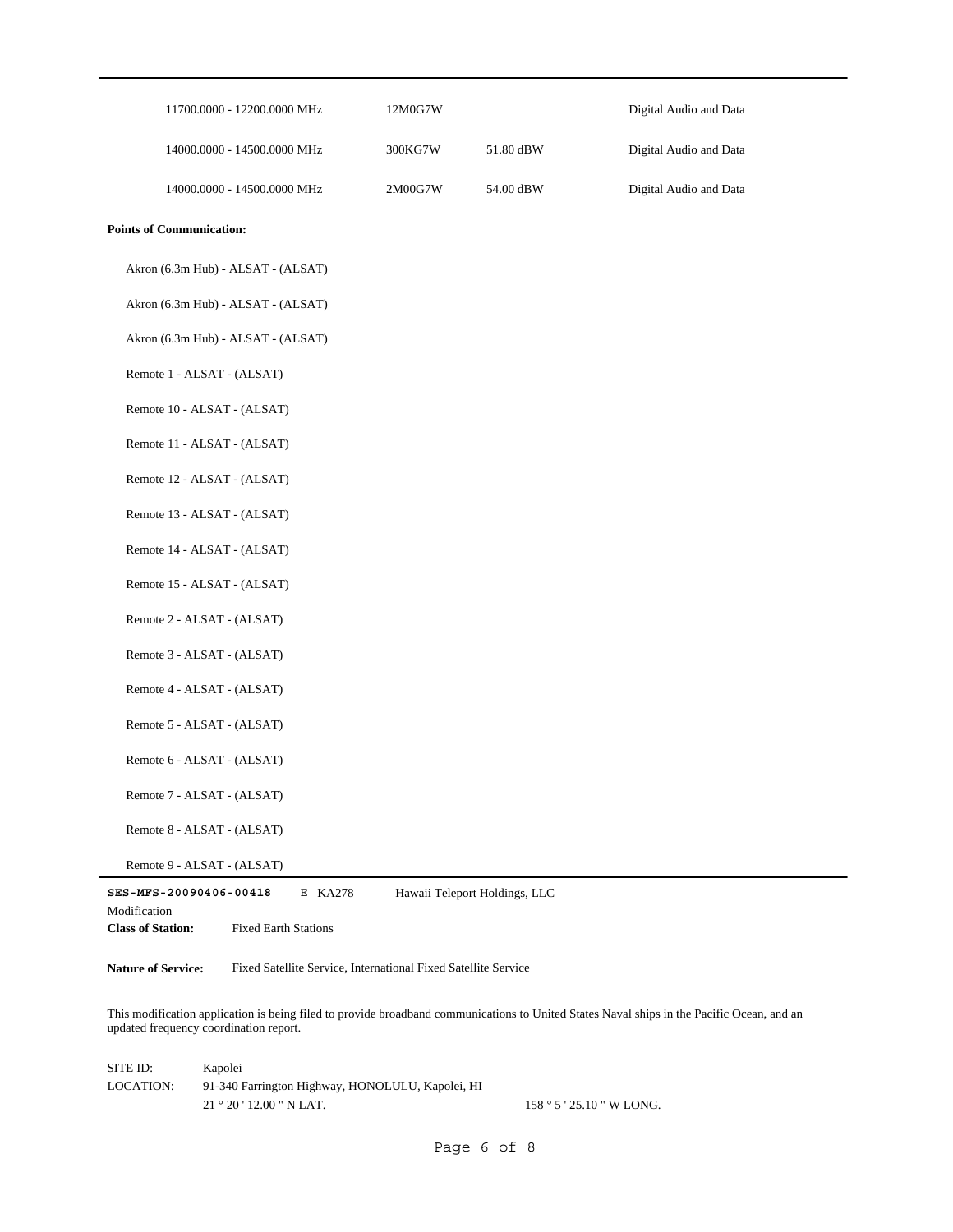| <b>ANTENNA ID:</b><br>$\mathbf{1}$ | 15.5 meters | UAI (INTELSAT Standard A) | 1155C                                                           |
|------------------------------------|-------------|---------------------------|-----------------------------------------------------------------|
| 5925.0000 - 6425.0000 MHz          | 30M0F3F     | 85.10 dBW                 | TV with associated audio                                        |
| 3700.0000 - 4200.0000 MHz          | 2M05G7E     |                           | QPSK, IDR for Digital International<br>telephony                |
| 3700.0000 - 4200.0000 MHz          | 30M0F3F     |                           | TV with associated audio                                        |
| 5925.0000 - 6425.0000 MHz          | 1M54G7E     | 71.60 dBW                 | (IBS) DIGITAL MODULATION QPSK<br>OR OTHER DIGITAL TYPE          |
| 5925.0000 - 6425.0000 MHz          | 45K0G1E     | 66.50 dBW                 | (SCPC) DIGITAL MODULATION<br>QPSK OR OTHER DIGITAL TYPE         |
| 5925.0000 - 6425.0000 MHz          | 2M05G7E     | 80.30 dBW                 | QPSK, IDR for Digital International<br>telephony                |
| <b>ANTENNAID:</b><br>2             | 15.5 meters | Universal Antennas        | 15.5                                                            |
| 3700.0000 - 4200.0000 MHz          | 2M05G7E     |                           | Digital Data, Various FEC, Various<br>Mod., Various Information |
| 3700.0000 - 4200.0000 MHz          | 36M0G7W     |                           | Digital Data, Various FEC, Various<br>Mod., Various Information |
| 3700.0000 - 4200.0000 MHz          | 51K2G7W     |                           | Digital Data, Various FEC, Various<br>Mod., Various Information |
| 5925,0000 - 6425,0000 MHz          | 1M54G7E     | 71.65 dBW                 | Digital Data, Various FEC, Various<br>Mod., Various Information |
| 5925.0000 - 6425.0000 MHz          | 2M05G7E     | 80.30 dBW                 | Digital Data, Various FEC, Various<br>Mod., Various Information |
| 5925.0000 - 6425.0000 MHz          | 36M0G7W     | 85.00 dBW                 | Digital Data, Various FEC, Various<br>Mod., Various Information |
| 5925.0000 - 6425.0000 MHz          | 45K0G1E     | 65.82 dBW                 | Digital Data, Various FEC, Various<br>Mod., Various Information |
| 5925,0000 - 6425,0000 MHz          | 51K2G7W     | 56.62 dBW                 | Digital Data, Various FEC, Various<br>Mod., Various Information |

**Points of Communication:**

Kapolei - ALSAT - (ALSAT)

Kapolei - INTELSAT POR - (180.0 E.L.)

**SES-STA-20090520-00634** E E060335 **Class of Station:** Special Temporary Authority SES Americom, Inc.

SES Americom, Inc. ('SES') requests extension of special temporary authority previously granted SES-STA-20081022-01357 to permit the continued operation of up to 300 earth stations on vessels ('ESV's'), for an additional 180 days.